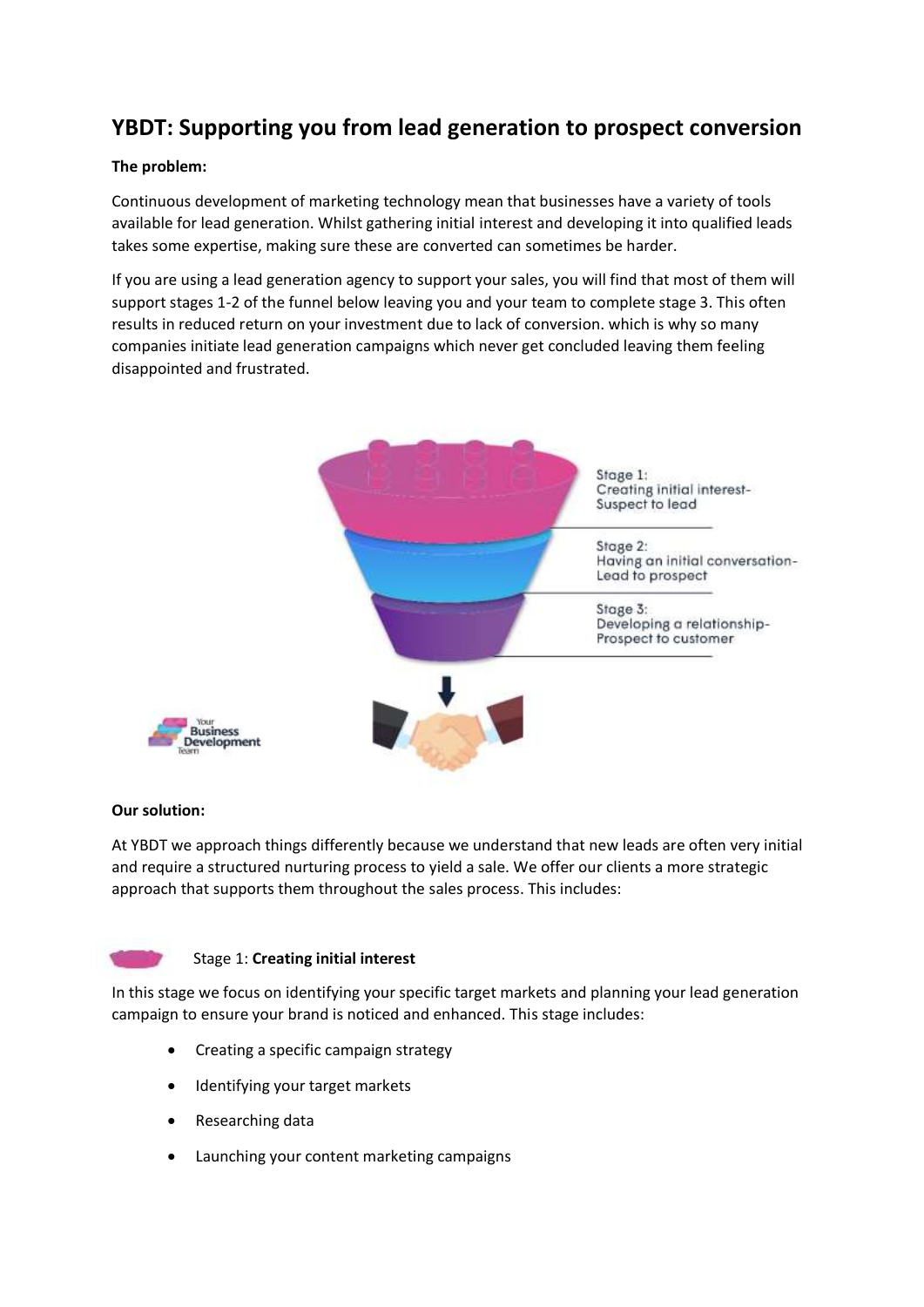

## Stage 2: **Having initial conversations**

In this stage we focus on identifying initial interest and starting conversations on the back of it. Our aim here is to create qualified leads who are interested in having an initial appointment with you to explore how you might work together. This stage includes regular lead generation activities such as:

- Creating and sending out monthly e-mail campaign
- Creating and sending direct mail campaigns
- Creating and posting monthly Blogs
- Telemarketing follow up
- LinkedIn search and connection



#### Stage 3: **Developing a relationship**

Many companies mistakenly see initial interest identified at earlier stages of the lead generation funnel as 'guaranteed sale' but, outbound leads are often very initial and require nurturing. To ensure that you get more out of your investment we offer sales conversion support including:

- **Improving your understanding of key opportunities**: This will see our team calling prospects on your pipeline to find out more in-depth information about their needs and situation. The calls are designed to move the opportunity further down the funnel through understanding how you can best support them and interact with them next. The information will be passed on to your team and help you decide how to best continue the nurturing process.
- **Creating a tailored follow up process:** This is a consultancy and training process designed to help your team create an effective follow up and nurturing process in-house including:
	- Review of your current sale process to ascertain what is currently included
	- Review your key opportunities and your relationship with them
	- $\checkmark$  Creating a workable and effective follow up process which fits in your overall sale process
	- $\checkmark$  Training and mentoring including regular pipeline reviews to ensure the new process is embedded and developed
- **Improving CRM management:** This is a consultancy and training process designed to ensure that your CRM reflects your new sale process and is used effectively to support it. We will use our experience of setting and using CRMs to offer the following:
	- $\checkmark$  Review of your current CRM system in relation to your sales process
	- $\checkmark$  Providing recommendations to develop and upgrade the system so it supports your process better
	- $\checkmark$  Updating your CRM to set up the new recommendations and enable the new process
	- $\checkmark$  Training the team to ensure they can use it successfully